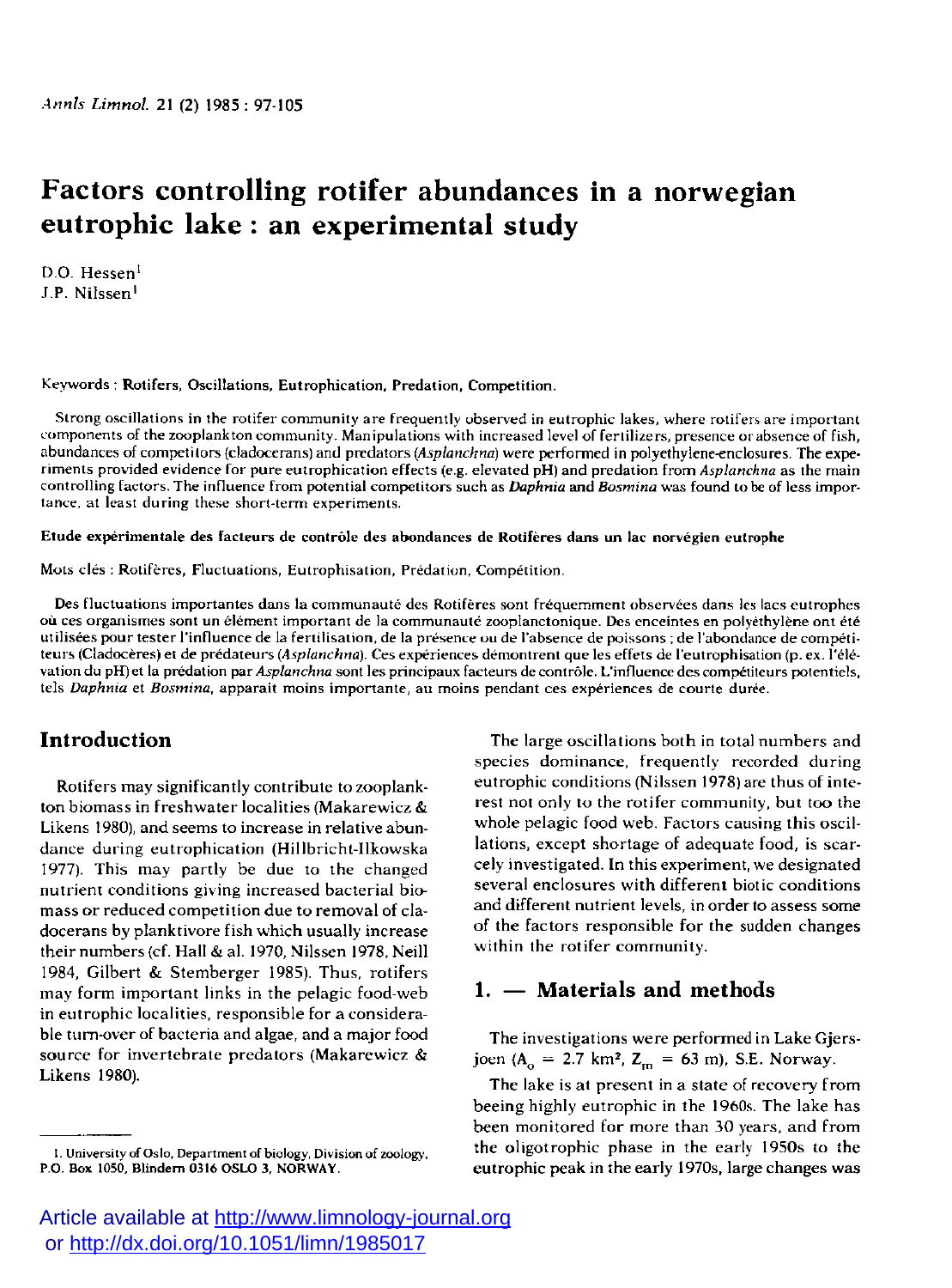observed in the rotifer community (Faafeng & Nilssen 1981). During the last decade, large schools of juvenile roach (Rutilus rutilus) strongly supresses the larger and medium sized crustaceans (Hessen 1985). At present, the dominant crustaceans in the epilimnion are the small cladoceran Bosmina lon*girostris* and the cyclopoid copepods *Thermocyclops oithonoides* and *Mesocyclops leuckarti.* 

Experiments were carried out during two onemonth experimental periods, a summer experiment 1 .-28. august 1980, and a spring experiment 2. May - 19. June 1981. In each of the experiments we used 6 polyethylene enclosures with diameter 1.5 m and depth 4 m, tied to a wooden framework in the pelagic zone above 25 m depth. The bags were filled with lake water by use of a water pump, and we added zooplankton from vertical net-hauls 20-0 m (45  $\mu$ m net).

In each of the series, one bag was kept unchanged as control (C), one bag was added nutrients to increase algal biomasse (N), two bags were added fish (F), one was added nutrients and fish  $(N + F)$ and the last bag added fertilizer and the efficient grazer *Daphnia longispina* (N + D).

Nutrients added, was a solution of ammonium nitrate and ammonium dihydrogen phosphate giving a final concentration of 3200  $\mu$ g<sup>-1</sup> NO<sub>3</sub>-N and 600  $\mu$ gl<sup>-1</sup> PO<sub>4</sub>-P. The fish added was roach fry, O + and 1 + , 12-15 ind per bag. The large filtrator, *Daphnia longispina*, due to strong fish predation pressure not naturally occuring in the lake, was collected in a nearby lake and added in numbers corresponding to about 1 ind.  $I^{-1}$  in the bags. (I. e. 7000 ind/bag).

Samples were taken with a modified van Dorn sampler from depths 0, 1, 2 and 4 m, and mixed. Phytoplankton and bacteria was taken directly from this mixed sample, while two replicates of 5 1 each were filtered through a 45  $\mu$ m net for zooplankton collection . Zooplankton samples were taken twice a week, while phytoplankton samples were taken at the beginning, middle and end of the experiment. Bacterial biomass was only calculated in the spring experiment. pH and temperature was measured on each sampling date, chlorophyll once a week. Oxygen contents was measured at the termination of the experiments to reveal a possible oxygen depletion.

Phytoplankton and zooplankton were fixed with acid Lugol and counted by use of the Utermohl (1958) technique and on a counting tray, respectively.

Bacteria were fixed with formalin (2 % final concentration), stained and counted by use of the fluorescence technique. (Hobbie & al. 1977). Calculations of algal biomass was done with geometrical models, while bacterial biomass was estimated by use of a micrometer scale ocular.

### **2. — Results**

Temperature was identical within bags and the lake. pH, however showed elevated levels in fertilized bags during summer, due to a strong rise in algal biomass *(jig.* 1). In summer, pH exceeded 10.5 in fertilized bags, compared to about 9.5 in the unfertilized ones. In spring the différencies in pH between fertilized and unfertilized bags was insignificant.

The phytoplankton community was dominated by large species like *Oscillatoria agardhii* and *Synedra* sp. together with *Rhodomonas lacustris, Scenedesmus*  spp. and *Chrysomonas* except for fertilized bags in summer in which large amounts of small unidentified coccoid green algae was recorded. The phytoplankton was divided in three groups ;  $\leq 15 \mu$ m, (probably available both to crustaceans and rotifers), 15-50  $\mu$ m, (edible by most species of adult crustaceans but probably too large to small rotifers like *Keratella cochleans, Potnpholyx sulcata* and *Kellicottia longispina)* (Pejter 1957, Pourriot 1977) and larger than 50  $\mu$ m, probably too large to most species of zooplankton (Burns 1968, Gliwicz 1975).

In spring, the groups of small and medium sized algae constituted less than 1.8 mm<sup>3</sup>  $1<sup>-1</sup>$  during the whole experimental period (Tab. 1). The smallest algae ( $\langle$ 15  $\mu$ m) became almost extinct in all bags. In the summer experiment, higher biomasses of small algae was recorded compared to spring, although they remained relatively scarce in unfertilized bags. In fertilized bags, they showed a rapid increase, with exception of the bag added *Daphnia longispina,* where they probablv were checked due to grazing.

Bacterial numbers showed a strong increase in fertilized bags, including the *Daphtiia-bag,* in spring, giving final concentrations of more than 5.5.10<sup>6</sup> cells  $ml^{-1}$ , compared to a mean of 2.8.10<sup>6</sup> in unfertilized bags added fish, and  $1.5.10^6$  in the control bag (1.9.10<sup>6</sup>) in the lake). With an estimated mean cell volume of 0.1  $\mu$ <sup>3</sup>, the bacterial biomass in the fertilized bags corresponds to ca.  $0.5{\text -}0.6$  mm<sup>3</sup>  $1^{-1}$ , thus exceeding biomass of small algae in these bags.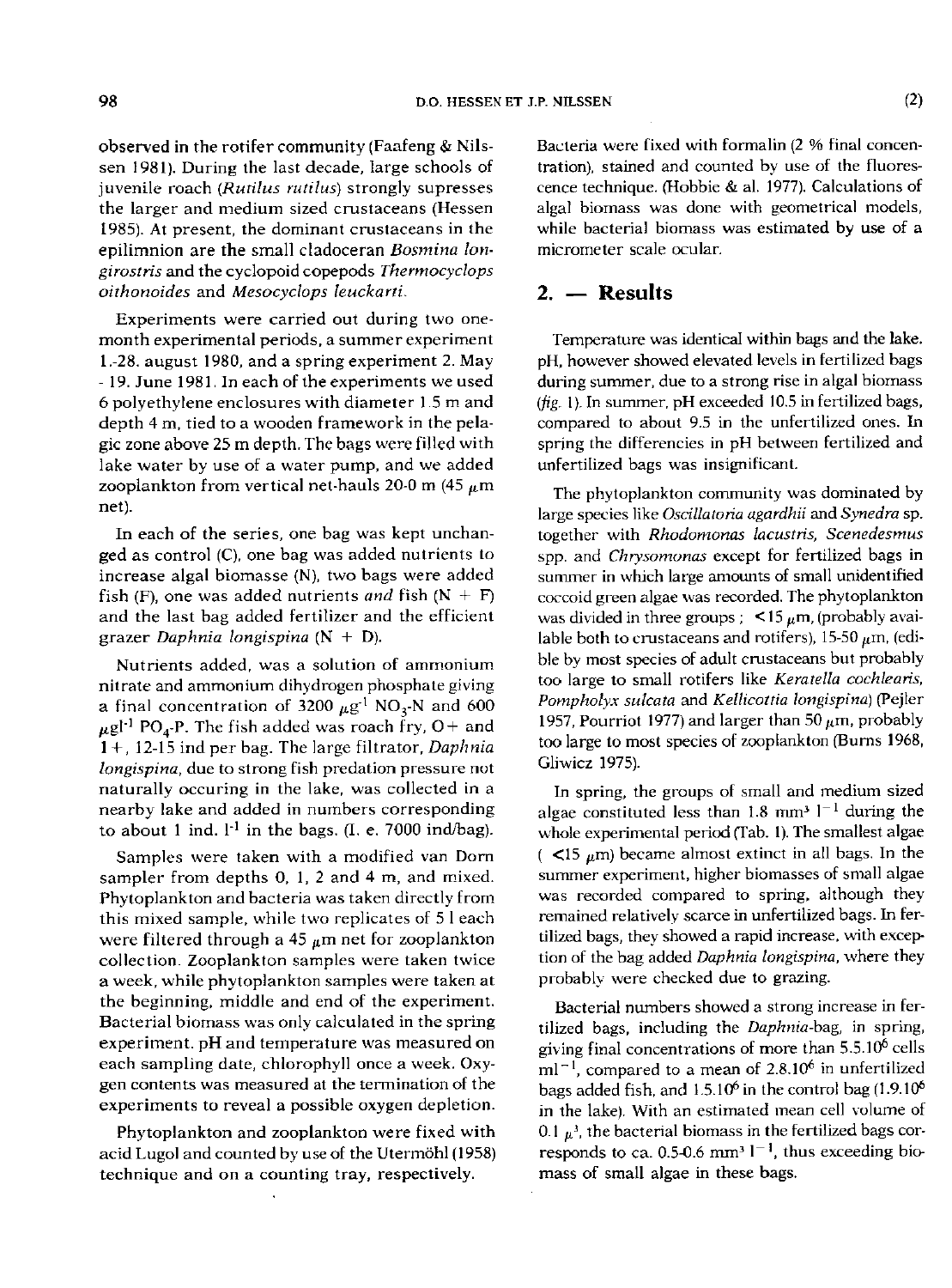

Fig. 1. pH in unfertilized (open circles) and fertilized bags (filled circles). S.D. as vertical bars. Table 1. Biomass  $\{mm^3\}$ <sup>-1</sup>) of different size classes of algae C : control,  $F_1$  and  $F_2$  : added fish, N : nutrients, N + F : nutrients and fish, N + D : nutrients and *Daphnia*.

| Bag     | size, $\mu$ m             | 21.5              | 1.6                | 16.6      | 1.8               | 14.8              | 28.8                     |
|---------|---------------------------|-------------------|--------------------|-----------|-------------------|-------------------|--------------------------|
| c       | $15$                      | 1.6               | 0.6                | 0.4       | 0.6               | 0.6               | 1.2                      |
|         | 15-50                     | 0.3               | 0.1                | 0.1       | 0.2               | 0.1               | 0.1                      |
|         | >50                       | 1.3               | 5.7                | 3.1       | 1.8               | 0.8               | 0.2                      |
| $F_1$   | <15                       | 1.7               | 0.8                | 0.1       | 0.8               | 0.4               | 0.5                      |
|         | 15-50                     | 0.3               | 0.1                | ٠         | 0.1               | 0.2               | 0.5.                     |
|         | >50                       | 1.9               | 9.1                | 14.2      | 1.5               | 1.2               | 0.9                      |
| $F_{2}$ | $\leq$ 15<br>15-50<br>>50 | 1.5<br>0.7<br>0.6 | 0.5<br>0.7<br>13.4 |           | 0.6<br>0.4<br>2.8 | 0.9<br>0.2<br>1.1 | 0.6<br>0.5<br>1.5        |
| N       | $\leq$ 15                 | 0.4               | ٠                  | ٠         | 0.5               | 3.2               | 3.9                      |
|         | 15-50                     | 1.3               | 0.2                | 0.4       | 0.6               | 0.1               | $\overline{\phantom{a}}$ |
|         | >50                       | 1.6               | 1.1                | 3.0       | 3.4               | 8.4               | 5.1                      |
| $N+F$   | < 15                      | 1.2               | 0.3                | 0.3       | 0.9               | 4.5               | 10.0                     |
|         | 15-50                     | 0.4               | 1.8                | $\bullet$ | 0.2               | 6.0               | 5.1                      |
|         | >50                       | 1.4               | 124                | 1.4       | 2.3               | 1.1               | 1.6                      |
| $N+D$   | < 15                      | 1.2               | 0.2                | 0.5       | 1.1               | 0.3               | 0.5                      |
|         | 15-50                     | 0.6               | 0.1                | ٠         | 0.6               | 0,1               | $\tilde{\phantom{a}}$    |
|         | >50                       | 3.4               | 8.4                | 5.1       | 3.4               | 8.4               | 5.1                      |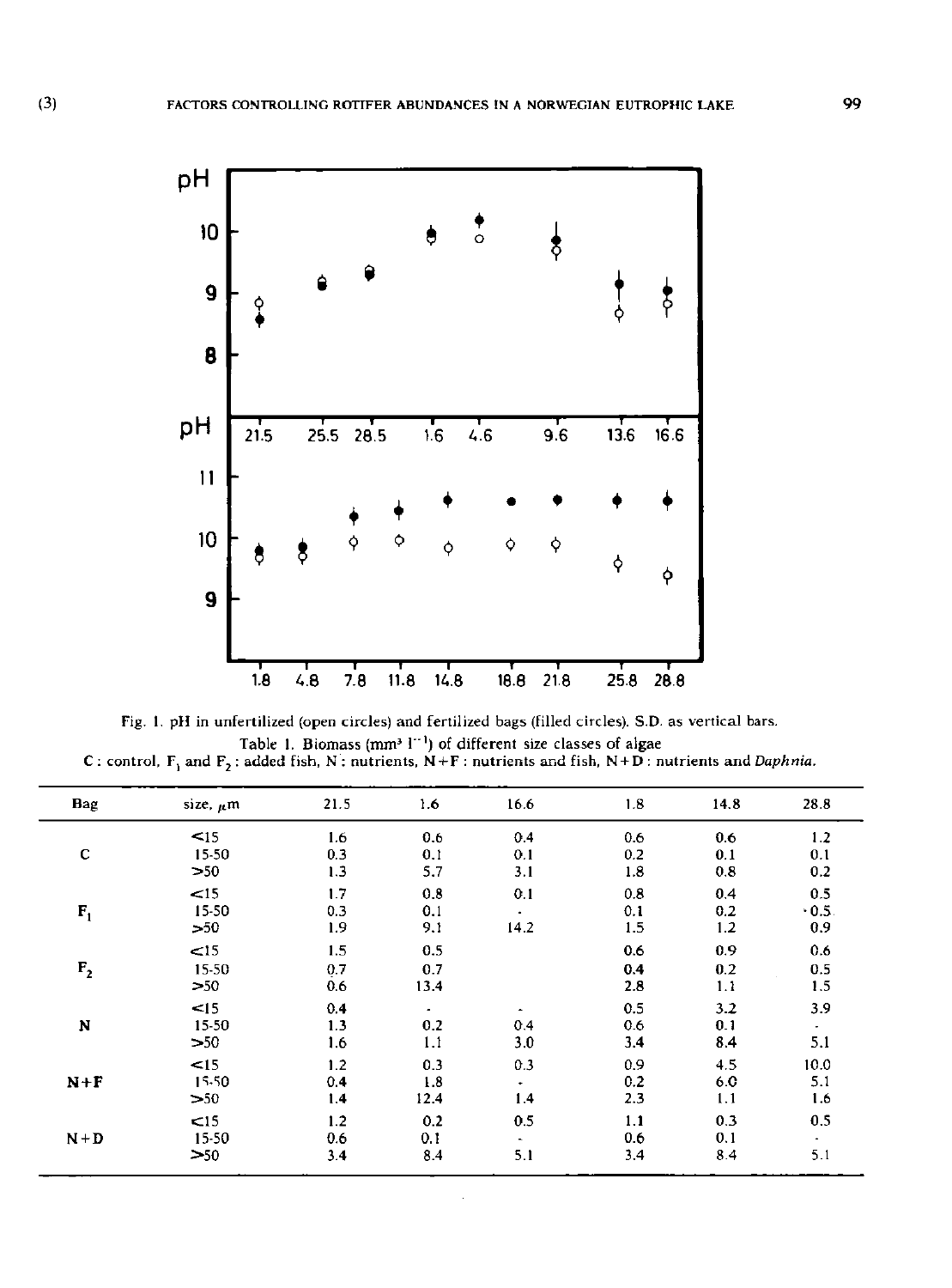

Fig. 2. Development of rotifers and cladocerans in different bags during the spring experiment.  $\Sigma$  Rotifers includes all rotifers except *Asplanchna.* £ Cladocera are mainly *Bosmina longispina* and *B. longirostris,*  and *Daphnia longispina* as indicated in one bag. The herbivore calanoid copepod *Eudiaptomus gracilis* is indicated when present in any number.

In the spring experiment, maximum rotifer number occured within the first week in most bags, followed by a sharp decrease to almost extinction in the last half of the experiment *{fig.* 2). *Keratella cochlearis* made up about 70-90 % of rotifer numbers, with *Keratella quadrata, Kellicottia longispina, Polyarthra dolichoptera,* and *Synchaeta pectinata* as subdominants. With exeption *of Asplanchna,* all species showed an almost similar response in numerical development. *Asplanchna priodonta* became most abundant in the last half of the experiment in all bags with a maximum recorded number of almost  $400$  ind.  $1<sup>-1</sup>$  in the control bag.

Crustaceans responded strongly to the additions of fish, as all cladocerans and all large developmental stages of calanoid and cyclopoid copepods almost disappeared (Hessen 1985). In the three bags without fish, cladocerans, mainly *Bosmina longirostris*  became abundant, as did the calanoid *Eudiaptomus gracilis. Daphnia longispina* showed a strong increase in the bags to which it was added. Cyclopoid copepods, not included in fig. 2, remained in relatively low numbers in all bags. The predatory stages {cop. IV-ad.), only occationally exceeded 10  $\ln d$   $\left(1 - \frac{1}{2}\right)$  in any bag, completely dominated by the small *Thermocyclops oithonoides.* Nauplii {mainly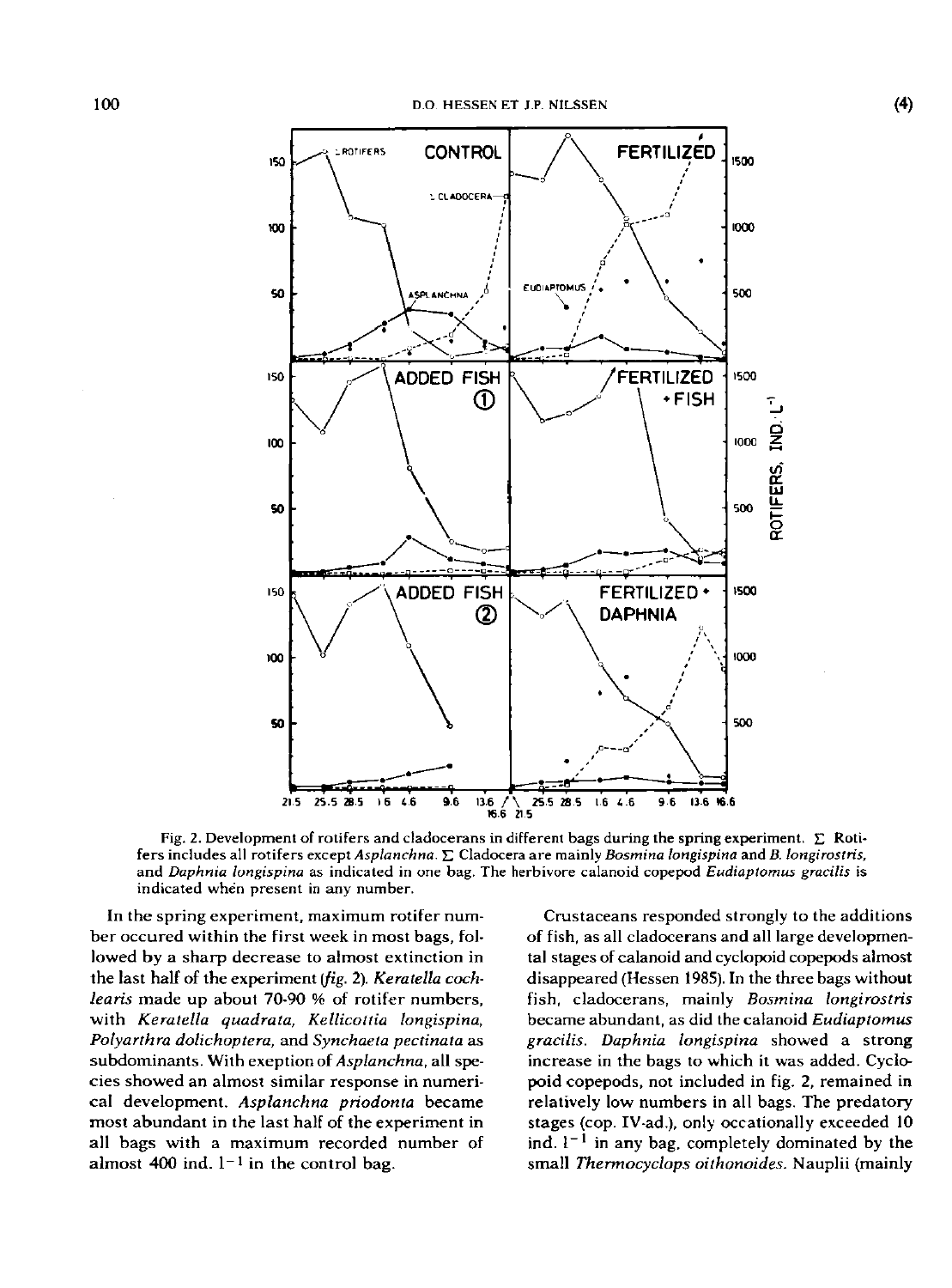

Fig. 3. Development of rotifers and cladocerans in different bags during the summer experiment. Symbols as is fig. 2.

cyclopoids) were abundant in all bags, with a peak in the middle of the experiment with numbers of  $36-112$  ind.  $1-1$ .

In summer, rotifer number showed strong oscillations in all bags, with a tendency for numerical decrease towards the end of the experiment *(fig,* 3). In the fertilized bags, however, a sharp decline to almost extinction was recorded within the first half of the experiment. In two of the fertilized bags, *Euclanis dilatata* showed an immediate population growth following the decline of the other species. As in spring, *Keratella cochlearis* was the most abundant species, with *Synchaeta pectinata, Trichocerca* 

*pusilla* and *Pompholyx sulcata* as subdominants. All species following the same main development. *Asplanchna priodonta* was only found in any number in the control bag, and one of the unfertilized bags, added fish (cf. *fig.* 3).

The crustacean response to addition of fish was less pronounced than in spring, although most crustaceans was strongly checked in bags added fish. *Bosmina longirostris* became abundant in the control bag, and in the bag added *Daphnia longispina,* where also the latter species showed a strong increase. *Eudiaptomus gracilis* was scarce in all bags. Larger developmental stages of cyclopoids were also found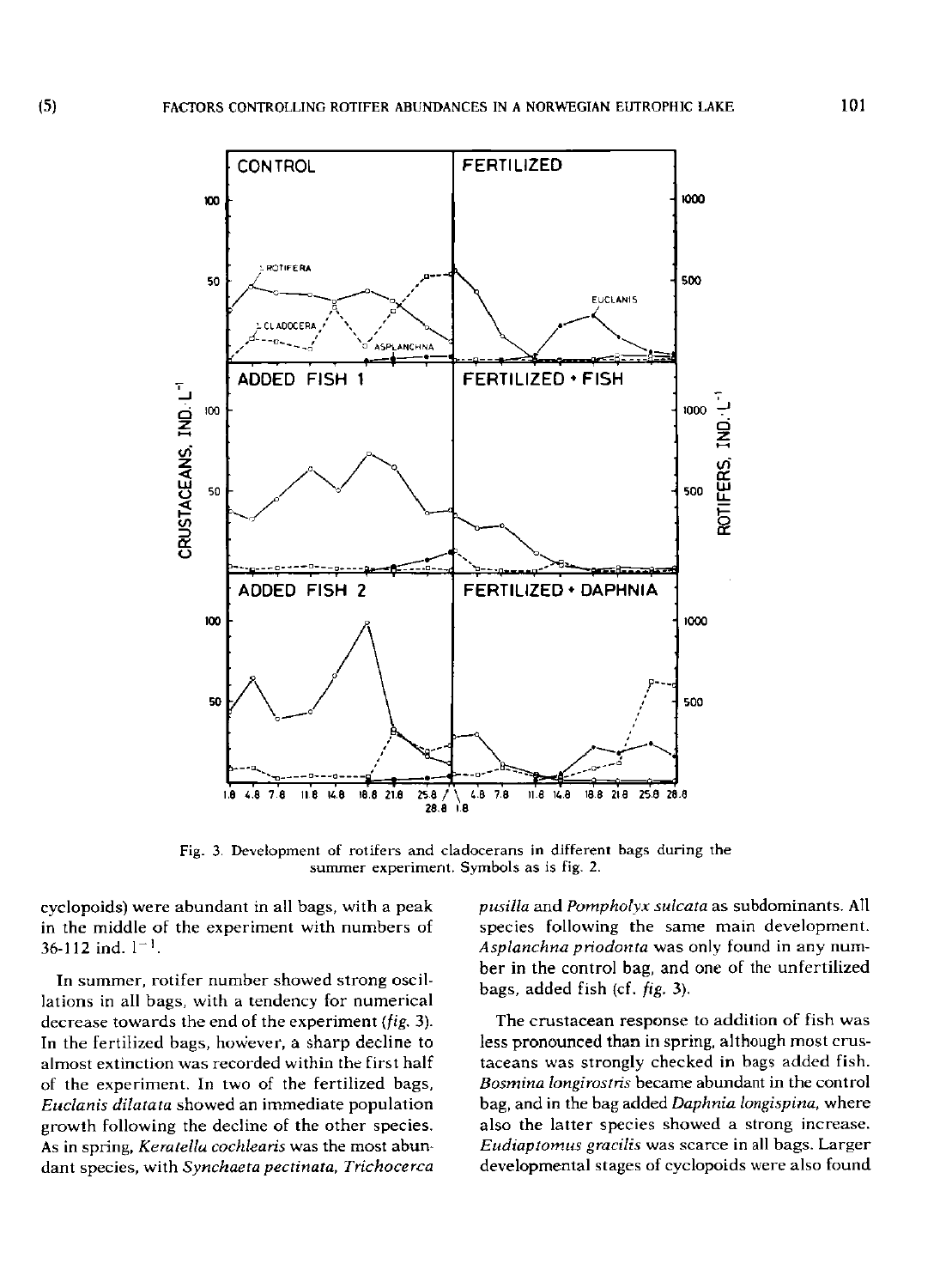in low numbers in all bags (0-10.  $1^{-1}$ ), with exception of the fertilized bags without fish, where *Mesocyclops leuckarti* became abundant in the last week ( $\geq$  20 ind.  $1^{-1}$ ) and the fertilized bag added *Daphnia,* where both *Mesocyclops* and *Thermocyclops* became abundant towards the end of the experiment ( $> 30$  ind.  $1^{-1}$ ).

Percent egg-carrying individuals of the dominant rotifers is shown in tab. 2 and 3. In spring a sudden drop in percent egg-carrying individuals reaching a mid-experiment minimum was found, although somewhat increasing towards the end of the experiment in most bags. In summer, with a total dominance of *Keratella cochlearis,* percent egg-carrying individuals of this species remained more or less constant in unfertilized bags, but soon dropped to almost zero in fertilized ones.

## **3. — Discussion**

Several factors may have caused the observed responses in the rotifer community during these experiments. Four reasons, or combinations of these, could be responsible for the main events.

- 1) Invertebrate prédation (mainly by *Asplanchna)*
- *2)* Resource limitation, partly due to competition from herbivorous crustaceans
- 3) Environmental stress due to extreme pH-values
- 4) Release of toxic substances by algae.

*Asplanchna priodonta* became abundant in all bags during the spring experiment, synchronously with the decline of the other rotifers (cf. *fig. 2). Asplanchna* spp. are omnivorous, although having a dietary preference for small rotifers, particularily *Keratella cochlearis, (Pourriot 1977)* but also *Synchaeta pectinata* and *Trichocerca pusilla*  (Ejsmont-Karabin 1975, Gilbert & Williamson 1978, Gilbert 1980), thus all the main species in these experiments are subject to prédation by *Asplanchna.* In the bags, a relationship of prey-rotifers and *Asplanchna* is about 1 : 20-1 : 30 at the rotifer peak, and the decline indicates a consumption of roughly 2-5 rotifer day <sup>-1</sup> or 3-7 day <sup>-1</sup> when corrected for production, assuming that other predators are of minor importance. This seems reasonable compared to other studies (cf. Stemberger & Gilbert 1984).

The ability of *Asplanchna* to control the structure of rotifer communities is suggested by other authors (Edmondson 1960, Lewcowicz 1971, Zimmerman 1974). However, egg production declined during the first half of the experimental period as well. This might be caused by higher predation on egg-carrying individuals due to their reduced escape abilities, *or* reduced food availability allocated to reproduction. The decrease in small algae ( $\leq 15 \mu$ m) (cf. Tab. 2), occurred simultaneously with decreased egg production. This is not a sufficient explanation however, as the most rapid decline in rotifers occurred in the control bag, in which the highest biomass of small algae was recorded. The increase in egg production towards the end of the experiment in all bags, could partly be explained by increased bacterial biomass, especially in fertilized bags and in reduced numbers of *Asplanchna.* 

Thus, the most reasonable explanation on the decline in rotifer numbers in spring is *Asplanchna* prédation, combined with a decline in the most valuable algal species.

In summer, the immediate decline in both number and egg production in fertilized bags closely follows the sharp pH-rise. There is only scarce information on the effect of high pH on zooplankton. Bogatova (1961), Ivanova (1969) and Walter (1965) all found an upper pH limit for cladocerans around 10.5-11.5. The negative effect of such high pH on *Thermocyclops oithonoides* is discussed by Hessen & Nilssen (1984). All crustaceans seemed to suffer from these extreme pH values, with exeption of *Mesocyclops leuckarti* and *Daphnia longispina.* During the peak eutrophication in Lake Gjersjøen, *K. cochlearis* remained in high densities, while the other rotifers disappeared (Faafeng Nilssen 1981). At this peak, maximum epilimnetic pH only occationally exceeded 9.5. *Euclanis dilatata* was the only rotifer which could withstand pH of 10.5, and even increase in fertilized bags *(fig.* 3). Release of algal toxins was not likely to cause the observed rotifer decline in fertilized bags, as composition of bluegreens and other suspected toxic algae was almost similar in fertilized and unfertilized bags (see discussion in Hessen & Nilssen 1984).

The number of small algae remained low, although constant or even increasing in unfertilized bags. Eggproduction was almost identical in these bags, and remained high throughout the experiments. The observed changes in rotifer numbers in the unfertilized bags are probably caused by the increasing *Asplanchna*  population. *Asplanchna* was only occasionally found in fertilized bags.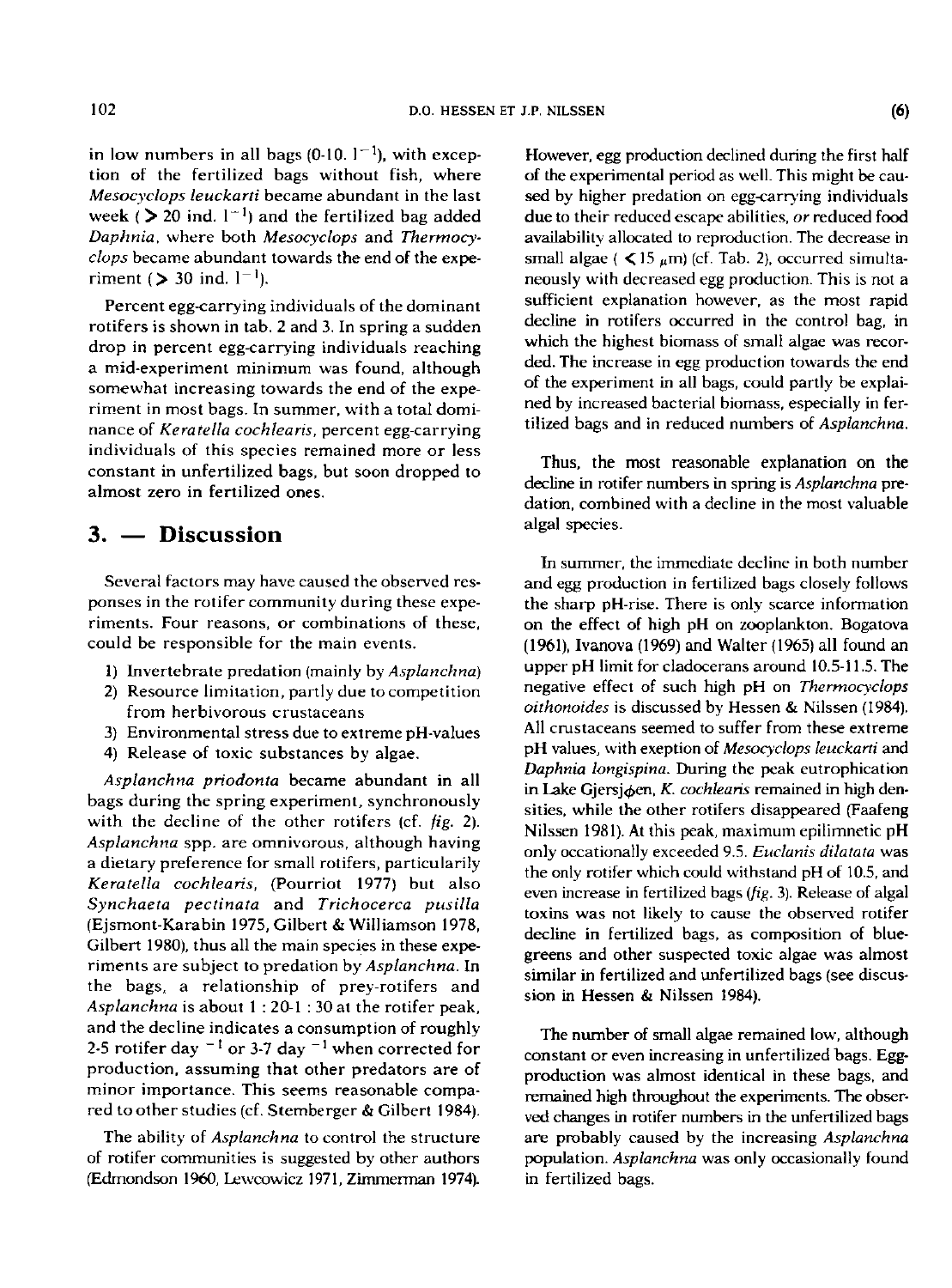| Bag            | Spec. | 21.5 | 25.5 | 28.5         | 1.6          | 4.6          | 9.6         | 13.6                                                           | 16.6        |
|----------------|-------|------|------|--------------|--------------|--------------|-------------|----------------------------------------------------------------|-------------|
| C              | K.c.  | 57   | 32   | 21           | 17           | 13           | 36          | 22                                                             | 43          |
|                | K.q.  | 31   | 21   | 3            | 3            | $\mathbf{0}$ | ٠           | ٠                                                              |             |
|                | K.I.  | 28   | 5    | $\mathbf{0}$ | $\mathbf{0}$ | $\bf{0}$     | ٠           | 33<br>$\bf{0}$<br>$\bf{0}$<br>55<br>$\bf{0}$<br>32<br>$\bf{0}$ |             |
|                | K.c.  | 54   | 42   | 32           | 34           | 30           | 23          |                                                                | 35          |
| $F_1$          | K.a.  | 35   | 23   | 13           | 2            | $\mathbf 0$  | $\theta$    |                                                                | $\bf{0}$    |
|                | K.I.  | 48   | 41   | 24           | $\mathbf{1}$ | ٠            | ٠           |                                                                | 39          |
|                | K.c.  | 57   | 42   | 28           | 25           | 19           | 20          |                                                                |             |
| F <sub>2</sub> | K.q.  | 43   | 32   | 15           | 8            | $\bf{0}$     | 13          |                                                                |             |
|                | K.I.  | 29   | 38   | 15           | 10           | $\bf{0}$     | $\mathbf 0$ |                                                                |             |
|                | K.c.  | 53   | 36   | 23           | 7            | 8            | 36          |                                                                | 34          |
| N              | Kq.   | 32   | 20   | 8            | 0            | $\mathbf 0$  | $\mathbf 0$ |                                                                | $\bf{0}$    |
|                | K.I.  | 47   | 25   | 3            | 0            | $\mathbf 0$  | ×.          |                                                                |             |
|                | K.c.  | 54   | 43   | 35           | 22           | 38           | 42          |                                                                | 42          |
| $N + F$        | K.q.  | 23   | 19   | 10           | 22           | 16           | 50          |                                                                | $\mathbf 0$ |
|                | K.I.  | 48   | 28   | 43           | 0            | $\mathbf{0}$ | 0           | 33                                                             | 66          |
|                | K.c.  | 52   | 43   | 33           | 28           | 6            | 7           | 23                                                             | 24          |
| $N + D$        | K.q.  | 24   | 29   | 10           | 3            | 6            | 12          | $\mathbf{0}$                                                   |             |
|                | K.l.  | 21   | 33   | 0            | $\mathbf 0$  |              | $\mathbf 0$ |                                                                |             |

**Tabl e 2. Percent egg-carrying individuals of** *Keratella eochlearis* **(K.c) ,** *Keratella quadrata (K.q.) and Kelicoltia longispina*  **(K.l.) in spring. Symbols as in tab. 1.** 

**Tabl e 3. Percent egg-carrying individuals of** *Keratella eochlearis* **in summer . Symbols as in tab. 3.** 

| Bag                                 | Spec. | 1.8 | 4.8 | 7.8 | 11.8        | 14.8 | 18.8        | 21.8 | 25.8         | 28.8     |
|-------------------------------------|-------|-----|-----|-----|-------------|------|-------------|------|--------------|----------|
| c                                   | K.c.  | 36  | 34  | 22  | 28          | 40   | 18          | 19   | 20           | 43       |
| F,                                  | K.c.  | 14  | 41  | 25  | 22          | 30   | 20          | 22   | 14           | 23       |
| $\mathbf{r}_{\scriptscriptstyle 2}$ | K.c.  | 28  | 36  | 20  | 39          | 42   | 38          | 39   | 24           | 43       |
| N                                   | K.c.  | 17  | 36  |     | 10          | 0    | $\mathbf o$ | 8    | 11           | 11       |
| $N + F$                             | K.c.  | 18  | 32  |     | $\mathbf 0$ | 8    | 6           | 20   | 0            | 10       |
| $N+D$                               | K.c.  | 13  | 40  | 5.  | 19          | 3    | $\Omega$    | 0    | $\mathbf{0}$ | $\bf{0}$ |

It is a generally hold belief that cladoceran densities are the main regulating factor of rotifers, linked to competition for bacteria and small algae (Comita 1972, Neill 1984) or « interference compe tition » (Gilbert & Stemberger 1985), and that a removal of large cladocerans' by fish predation improves the conditions for rotifers in eutrophic lakes (Hall & at. 1970, Nilssen 1978, Lynch 1979). This is supported by the observations of long term changes in Lake Gjersjøen (Faafeng & Nilssen 1981). The roach fry in lake Gjersjøen mainly consumes cladocerans, but in addition high numbers of advanced and adult copepods (Hessen 1985). Rotifers, even *Asplanchna* is totally avoived. During this short term experiments, both egg production

and total number of rotifers was significantly higher during the mid-part of the experiments in bags added fish *{jig.* 4). In these bags, the crustacean competitors except nauplii and small copepodids, were almost completely eliminated. In spite of this, the biomass development of small algae did not differ significantly between bags with and without cladocerans, and the reason for lower rotifer productivity in the fish-free enclosures is at least not a straight-forward result of resource competition.

To summarize, a set of biotic and abiotic factors seems to be involved in the regulation of density and species composition within the rotifer community. While predation from the carnivorous Asplanchna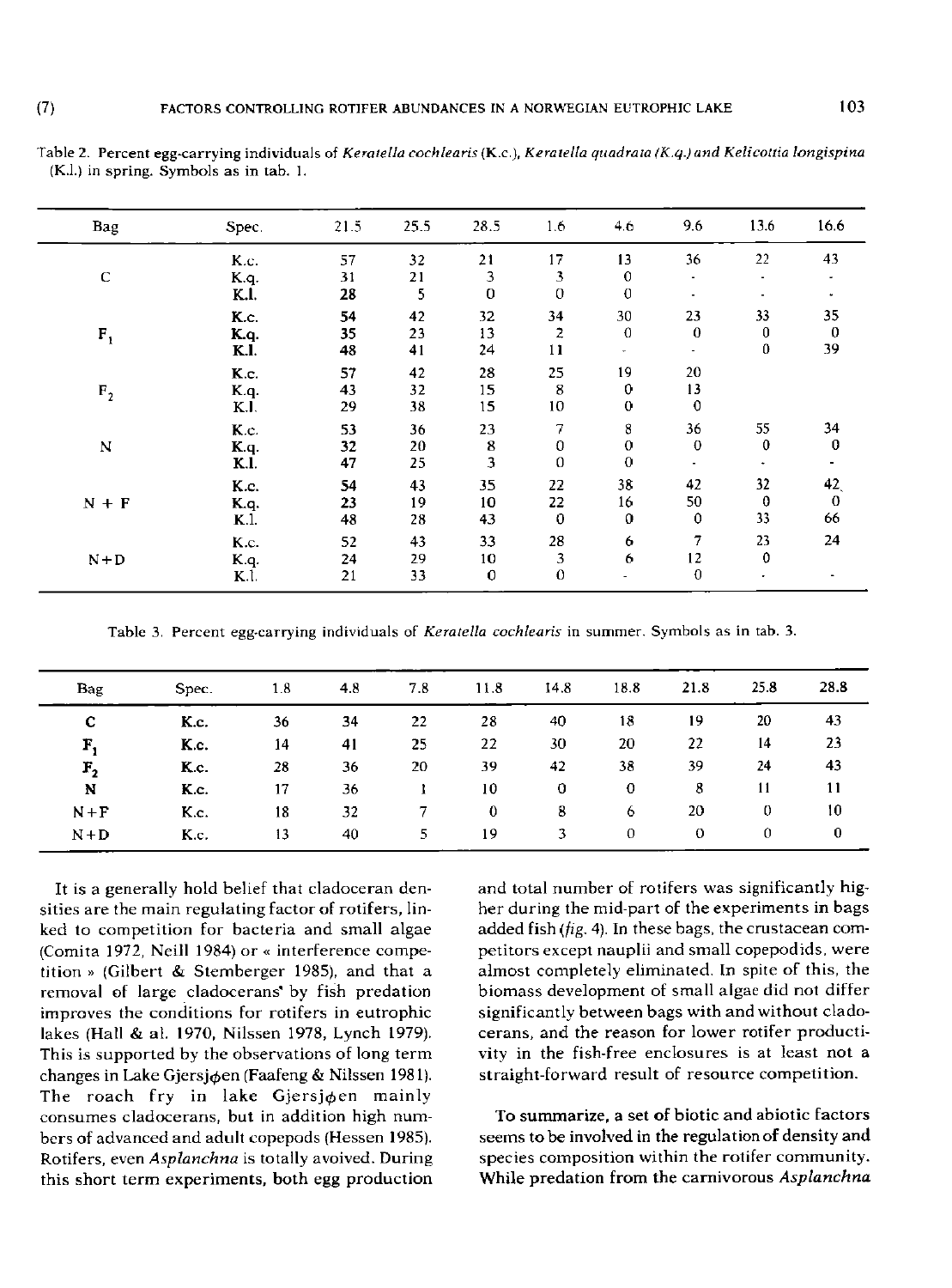

**Fig .** 4. **Tota l numbe r of rotifer s an d percent egg-carryin g individuals of the**  dominant rotifer Keratella cochlearis in bags with and without fish. Upper : spring, lower : summer. In the summer experiment, only unfertilized bags are **included .** 

Level of significance (T-test) in difference indicated by asteriscs.  $\cdot$  \* : p <0.05  $\cdot$  (\*) : p <0.2

appeared as the most important factor in spring, pure entrophication factors as pH elevation seemed most important in summer. The effect of competition from herbivorous crustaceans, frequently referred to as the most important inhibitor to rotifers, was obscure. For periods, cladocerans seemed to suppress the rotifers, but only in spring this was associated with a depletion of the nannophytoplankton.

#### **Acknowledgement**

This study was financially supported by the Norwegian Council for Technical and Natural Research, as part of a research program on eutrophication of inland waters. We acknowledge Aage Brabrand, Biorn Faafeng and Tone Oksum Eriksen for helpful assistance and discussion during the run of this experiment.

#### **References**

- **Bogatova (I.B.). 1962. Lethal ranges of oxygen content, temperature and pH for some representatives of the family Chydoridae.** *Zoo!. Zk,* **41 : 58-62.**
- **Bums(C.W.). 1968. The relationship between body size of filterfeeding Cladocera and the maximum size of particle inges ted.**  *Limnol. Oceanogr.,* **13 : 675-678.**
- **Comita (G.W.). 1972. The seasonal zooplankton cycles, production and transformation of energy in Severson Lake, Minnesota.** *Arch. Hydrobiol,* **70 : 14-66.**
- **Edmondson (W.T.). 1960. Reproductive rates of rotifers in natural populations.** *Mem. 1st. Hal. Idrobiol.,* **12 ; 21-77.**
- **Ejsmont-Karabin (J.). 1974. Studies on the feeding of the planktonic polyphage** *Asplanchna priodonta* **Gosse (Rotatoria).** *Ekol. Pol.,* **22 ; 311-317.**
- **Faafeng (B.) & Nilssen (J.P.). 1981. A twenty year study of eutrophication in a deep, soft water lake.** *Int. Ver. Theor. Angew. Limnol. Verh.,* **21 : 380-382.**
- **Gilbert (J.J.). 1980. —** *Feeding in the Rotifer Asplanchna : Behaviour, Cannibalism, Selectivity, Prey Defenses, and Impact on Rotifer Communities.* **In : Kerfoot (W.C.) : Evolution and Ecology of Zooplankton Communities, p. 158-172.**